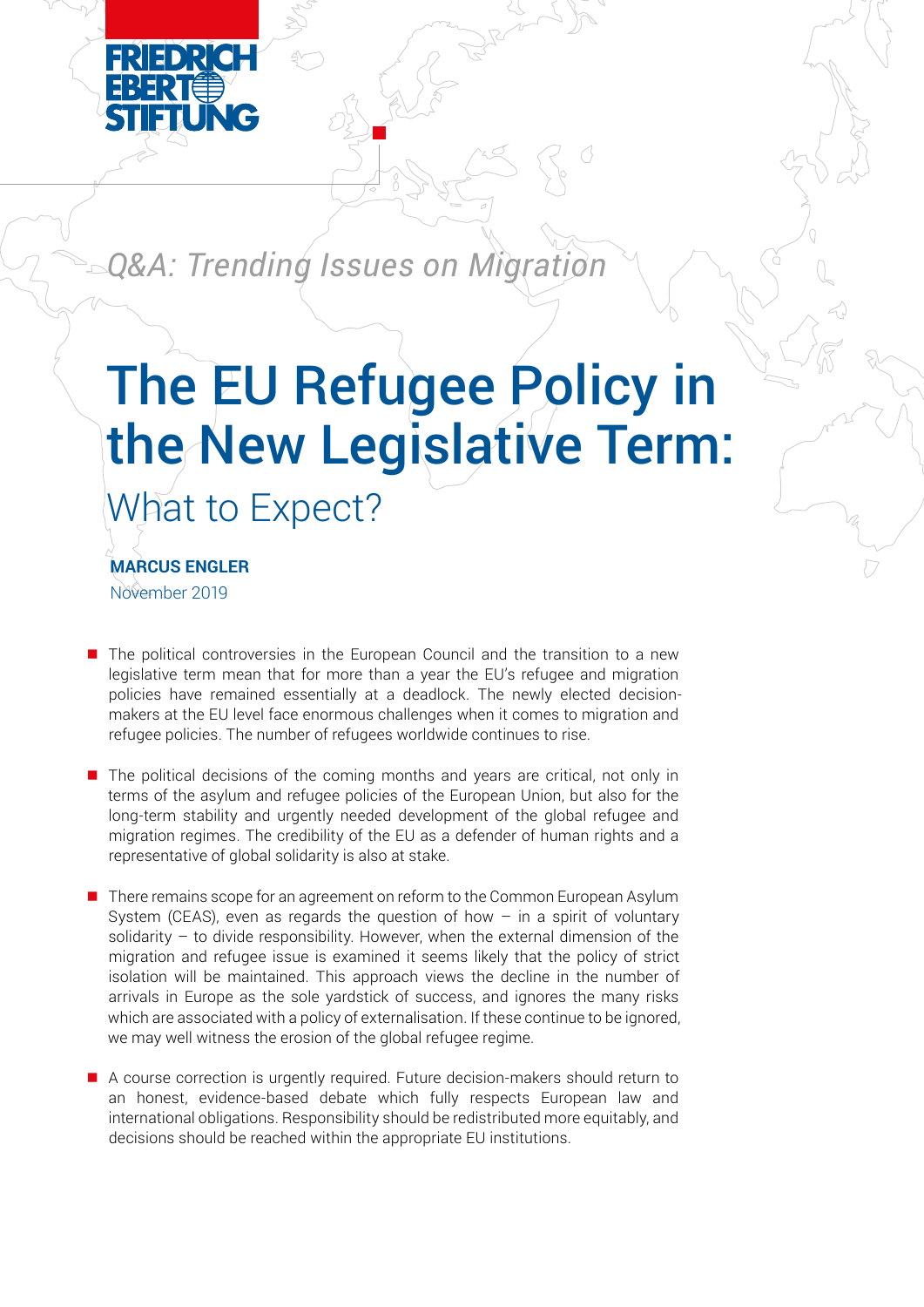1. What are the challenges facing the new decision-makers at the EU level?

 $\mathcal{L}_{\mathcal{A}}$ 

 $\overline{\phantom{a}}$ 

The rightward drift in several EU Member States, and therefore also in the European Council, led in the preceding legislative period (2014-2019) to a lengthy and paralysing conflict over how to deal with refugees and migrants. This conflict brought EU institutions to the brink of complete standstill. The disputes themselves often revolved around ideological ideas quite distinct from actual events and challenges. Right-wing and populist groups were able to frame the narrative around refugees and migration as primarily one of threat, which translated into widespread press coverage and electoral success. Progressive political groups were often too timid in their approach, which had serious implications for refugee and migration policies on a European and global level.

Attempts at urgently needed reforms to the Common European Asylum System (CEAS) have not succeeded. In spite of a common legal framework (see box) the chances of someone being recognised as meeting the criteria for asylum differ still widely from country to country. The same applies to reception facilities and access to language courses and integration measures. Furthermore, the distribution of asylum seekers and refugees among EU Member States is extremely unequal. As there is no effective mechanism for correcting this imbalance, it leads to repeated conflict, and to policies which aim to make a particular state as unattractive as possible, so as to shift the responsibility to other Member States. This conflict has existed for many years, but reached unprecedented intensity in the previous legislative term. Though the Ad Hoc Relocation Programme was passed, theoretically providing for the relocation of as many as 160,000 asylum seekers on a short-term basis, ultimately only around 35,000 asylum seekers were ever relocated. The conflict escalated as several Central European states, in contravention of a legally binding Council decision – which was passed for the first time by the majority principle – refused to take in asylum seekers from Italy and Greece. This conflict still has not been resolved.

At the same time the EU Commission began in the spring of 2016 a new attempt at comprehensive reform of the Dublin Regulation and the entire CEAS. Despite intensive debate and numerous model proposals, no agreement on reform to the Dublin Regulation could be reached. The Juncker Commission gave up all attempts at finding a compromise in the autumn of 2018, handing over the problem to the new Commission. As a result, all other elements of the CEAS reform package were likewise blocked, though broad agreement

## Common European Asylum System (CEAS) – Existing Provisions

The legal framework currently consists of the following regulations and directives:

- Dublin Regulation
- Eurodac Regulation
- Asylum Procedures Directive
- Reception Directive
- Qualification Directive
- Temporary Protection Directive (never applied)

Consequences for asylum seekers include i.a. further legal regulations:

- Return Policy
- Family Reunification Directive
- Schengen Borders Code

Two institutions and a financing instrument also belong to the CEAS:

- The European Asylum Support Office (EASO)
- The European Border and Coast Guard Agency (Frontex)
- The Asylum, Migration and Integration Fund (AMIF)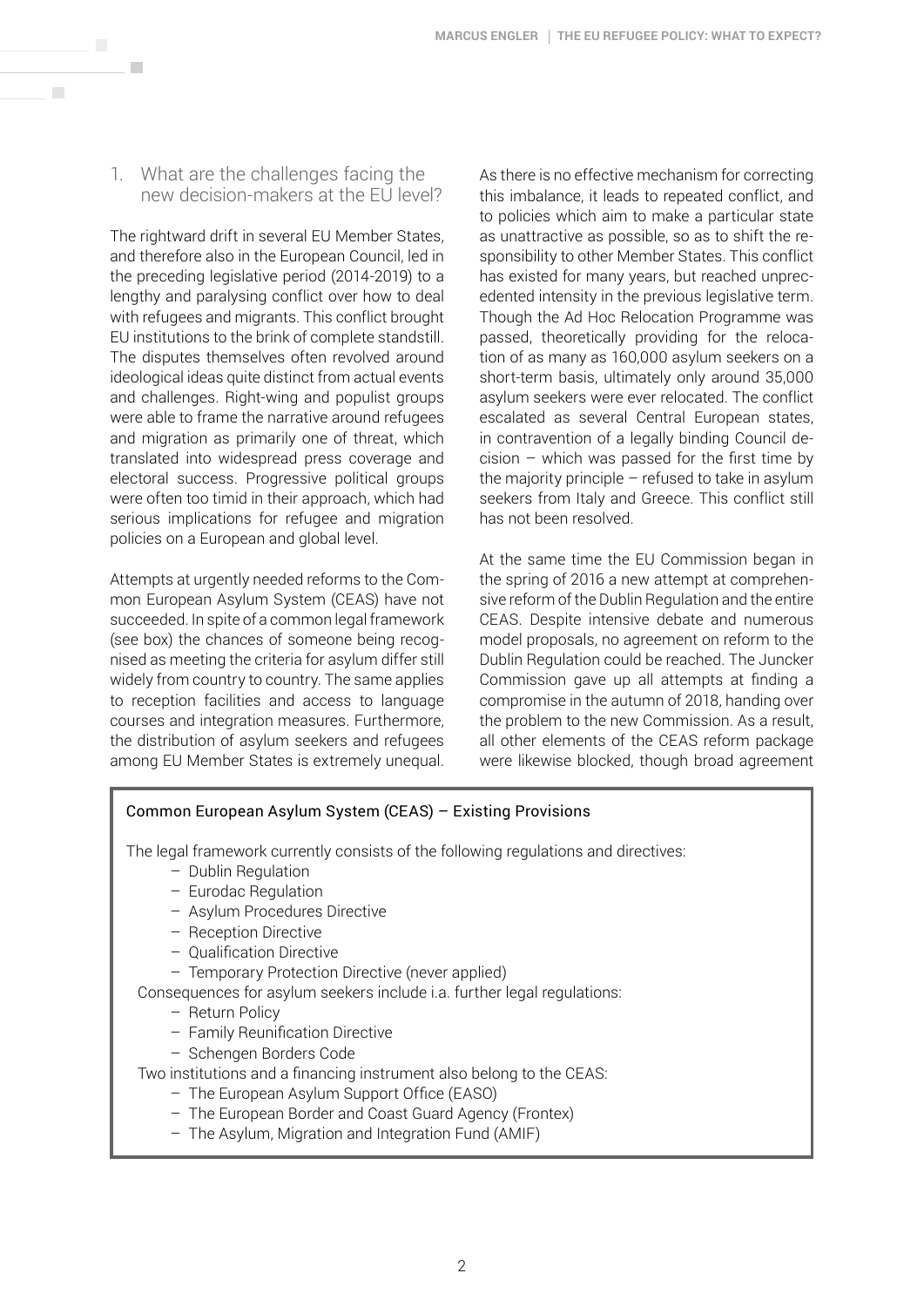had been reached on numerous pieces of legislation. A number of Southern and Eastern European states were willing to vote for new legislation only as part of a complete package.

 $\mathcal{L}_{\mathcal{A}}$ 

 $\mathcal{C}^{\mathcal{A}}$ 

The internal paralysis of the EU results in great challenges with regard to external migration and refugee policy. The number of people in need of protection continues to increase worldwide: By the end of 2018 the United Nations Refugee Agency, the UNHCR, had registered more than 70 million forcibly displaced persons, of whom 26 million were refugees. The number of particularly vulnerable refugees with urgent need of resettlement also continues to increase (2020: 1.44 million). Millions of refugees are enduring ever longer periods of displacement. The primary host countries – i.a. Turkey, Pakistan and Uganda – face enormous challenges which they are unable to meet alone. Repeated commitments to undertake a more equal distribution of responsibility, most recently within the framework of the Global Compact on Refugees, have thus far been insufficiently met by European nations and other industrial nations of the global north. The situation is aggravated by the step-by-step withdrawal of the USA under President Donald Trump from the global refugee regime. One country which merits particular attention in the European context is Turkey, which currently hosts around four million refugees, and threatens to reduce its support.

The EU and its Member States provide substantial and growing support for humanitarian aid, the protection of refugees and economic development. These sums, however, are far from sufficient to cover the actual costs. The UNHCR's budget, for instance, has in recent years only been half covered. While it is true that the number of resettlement places provided by the EU has slightly risen, these still provide for only a very small proportion of those in need.

In contrast, there is political agreement on the EU level that further measures should be taken to keep asylum seekers and other undesirable migrants off European territory. The already existing instruments have been significantly expanded, and the financial resources at their disposal have been increased. One example of this policy is the cooperation with authoritarian states on the frontiers of the EU or along transit routes, such as Turkey, Libya, Morocco, Niger and Sudan, with the aim of ensuring that third-country nationals should be prevented from travelling on to European territory, regardless of any potential right to asylum. The construction of further border protection infrastructure, the removal of statesupported maritime rescue, the criminalisation of civilian maritime rescue operations and the illegal pushbacks conducted by several EU states also have the aim of permanently reducing migration and refugee movements towards Europe.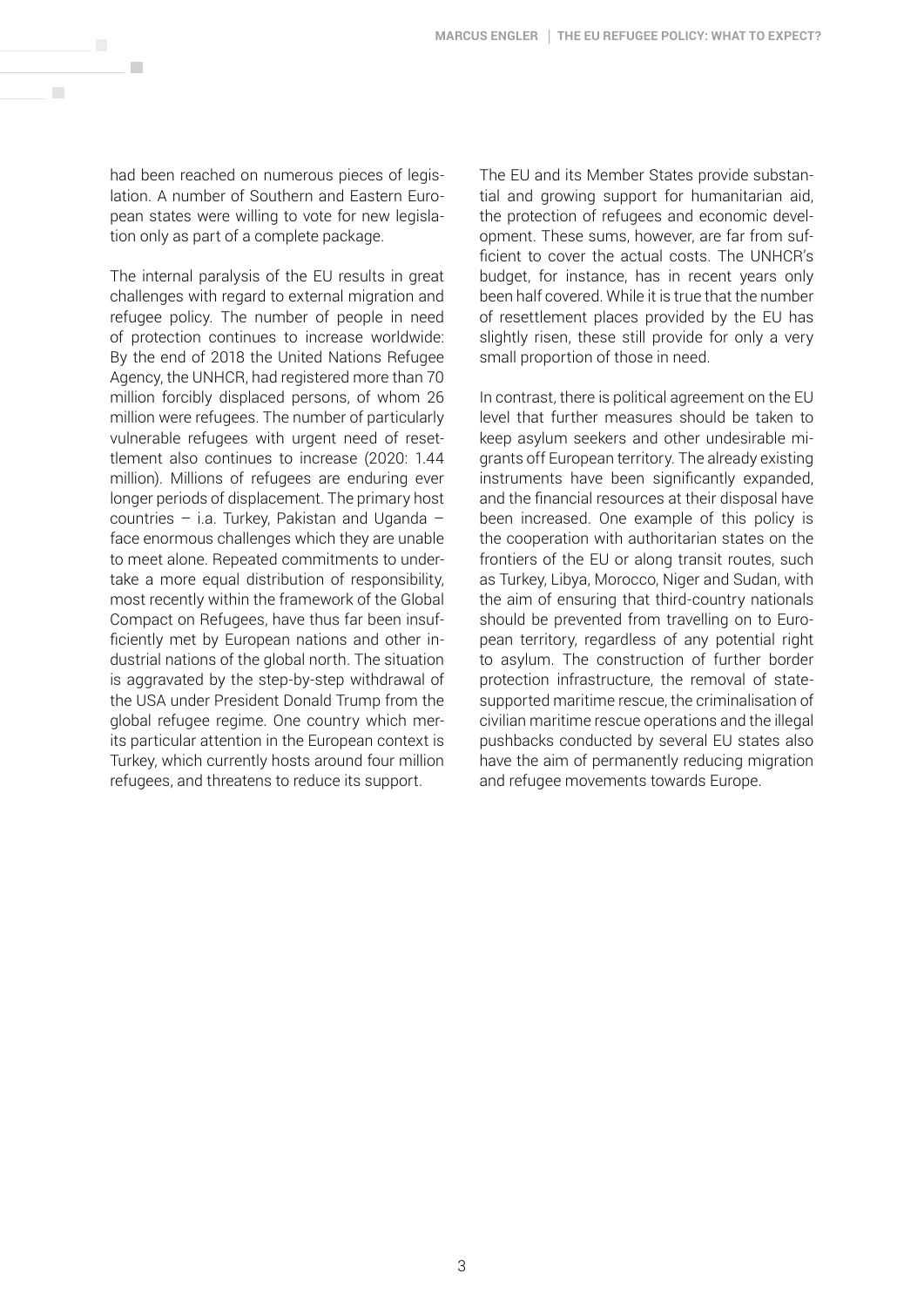

Arrivals and Asylum Applications in the EU

**COL** 

Source: Eurostat/UNHCR 2019, author's own compilation. Included are recorded arrivals at the coastal borders of Italy, Greece, Spain, Cyprus and Malta, as well as at the land borders of Spain and Greece. The values for 2019 are an estimate by the author based on data available up to October 22nd 2019.

The measures taken by the EU have contributed to a fall in the number of people seeking asylum in Europe. This reduction is particularly apparent when considering the number of recorded arrivals on Mediterranean routes, where a clear decrease can be observed (see chart above). The usefulness of this data is limited, however, as it shows only a small part of overall migration taking place. It takes no account of persons who enter unobserved or with forged identity papers, nor of so-called visa overstayers. The number of asylum applications has roughly halved since the exceptional years of 2015/2016. With around 600,000 new applications per year, it seems likely to remain at a high level for the foreseeable future.

To date, the policies of the EU have therefore been only partially successful  $-$  if judged by their own criteria of effectiveness – and at significant resource cost. They neither prevent irregular migration nor channel it into regular pathways, nor do they fulfil EU obligations in terms of global refugee protection. A more comprehensive assessment of European migration and refugee policies

should also include a calculation of risks and political costs, which goes beyond a simple tally of the number of persons coming to Europe.

# 2. What political "solutions" are emerging?

Since the European Parliament elections in May, the balance of power in EU institutions has shifted further. Right-wing parties have increased their influence in the European Parliament. In addition, the political majority has become more unstable. Against this background it is unclear whether the Parliament can continue to fulfil its traditional role as a human-rights-focused counterweight to the Council, which tends to concentrate more heavily on questions of control and security. Right-wing and conservative governments continue to predominate in the Council. The Greek conservative Margaritis Schinas has been appointed vice-president of the European Commission portfolio for "Promoting our European Way of Life" which includes responsibility for, among other areas, migration and security.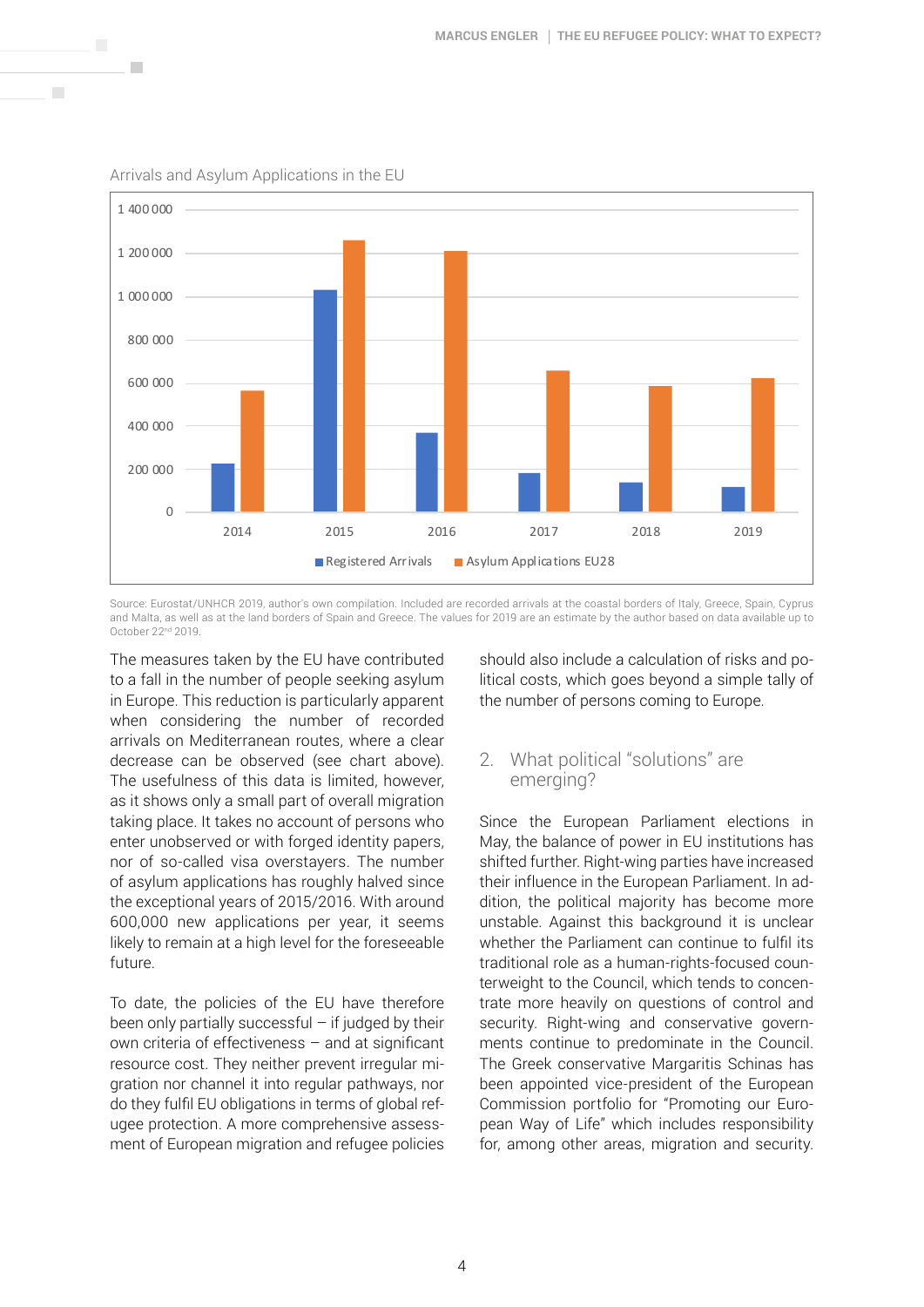Responsibility will be shared with Ylva Johansson, a Swedish Social Democrat and future EU Interior Commissioner. The European Court of Justice (ECJ) and the European Court of Human Rights (ECHR) will continue to play an important role. Several important judgements are pending, in particular concerning cooperation with Morocco and Libya to curtain migration (for instance in the case of N.D. and N.T. vs. Spain, and the legal action against the pullbacks performed by the Libyan Coastguard on November 6<sup>th</sup> 2017). In the past, courts have frequently interpreted the law as giving extensive rights to migrants. Some observers anticipate the emergence of a rather more restricted judicial line, at least in the ECJ, as a result of a change of personnel – the judges are appointees of national governments. Against this overall institutional setting, it is to be expected that the current restrictive asylum and refugee policy course will continue.

**COL** 

 $\overline{\phantom{a}}$ 

In a few weeks the Commission is expected to publish a new five-year programme for the field of migration and asylum policies. In this follow-up to the Agenda for Migration the key guidelines for this policy area will be determined for the coming legislative period. On the basis of existing documents and statements, certain preliminary conclusions may be drawn. These come in particular from the 'New Strategic Agenda 2019-2024' which was passed by the Council in June, the statements of the Commission President-Designate Ursula von der Leyen – who has announced a new compact for migration and asylum  $-$  as well as the incoming commissioners, documents from the Finnish President of the Council, and the expectations and demands of NGOs and other observers.

## Progress in CEAS Reform

Progress can be expected in CEAS reform, though the battle lines from previous years' conflicts still exist. Because of high expectations, helped by the reduced number of arrivals, a modest lowering of the intensity of debate in many countries and the momentum of a new legislature, the passage of at least part of the CEAS package in the coming months again seems more probable.

There is, in any case, broad political agreement on many aspects of the package. It seems possible that the CEAS package will be separated into individual proposals, some of which will be withdrawn while others are passed or amended. Is also seems likely that certain temporary measures will be adopted  $-$  concerning, for instance, resettlement and the Dublin Regulation – to allow time for finding more lasting solutions.

Relief for Greece in particular could soon be added to the agenda. The sticking point remains reform of the Dublin Regulation. A binding mechanism for more balanced distribution of asylum seekers across all EU Member States is not very probable, even if certain governments  $-$  most recently France and Italy  $-$  continue to press for it, and the possibility of a new and lasting escalation cannot be ruled out. More flexible, non-binding means of dividing responsibility  $-$  somewhat in the style of a 'coalition of the willing' – seem more likely. The agreement which has already been reached on refugees and migrants rescued in the Central Mediterranean Sea could potentially function as a test case for other groups of asylum seekers. However, it is rather improbable that any fundamental, long-term solution will be found. Furthermore, there seems to be no recognition that the preferences of those seeking asylum should be taken into account when deciding on their placement if a human-rights-compliant, resourceefficient and integration-friendly system is to be implemented. A system which does not take such preferences into account, but acts only through coercive measures and sanctions, is not sustainable. It seems likely that the European Asylum Support Office (EASO) will be further strengthened. Agreement on the CEAS package may lead, in the best-case scenario, to a further reduction in the discrepancies between refugees' chances of being recognised as deserving of asylum, and their reception conditions.

## Continued Externalisation

With regard to the external dimension of refugee and migration policies, continuity is to be expected. It seems very likely that the policy of heavily policed external borders and cooperation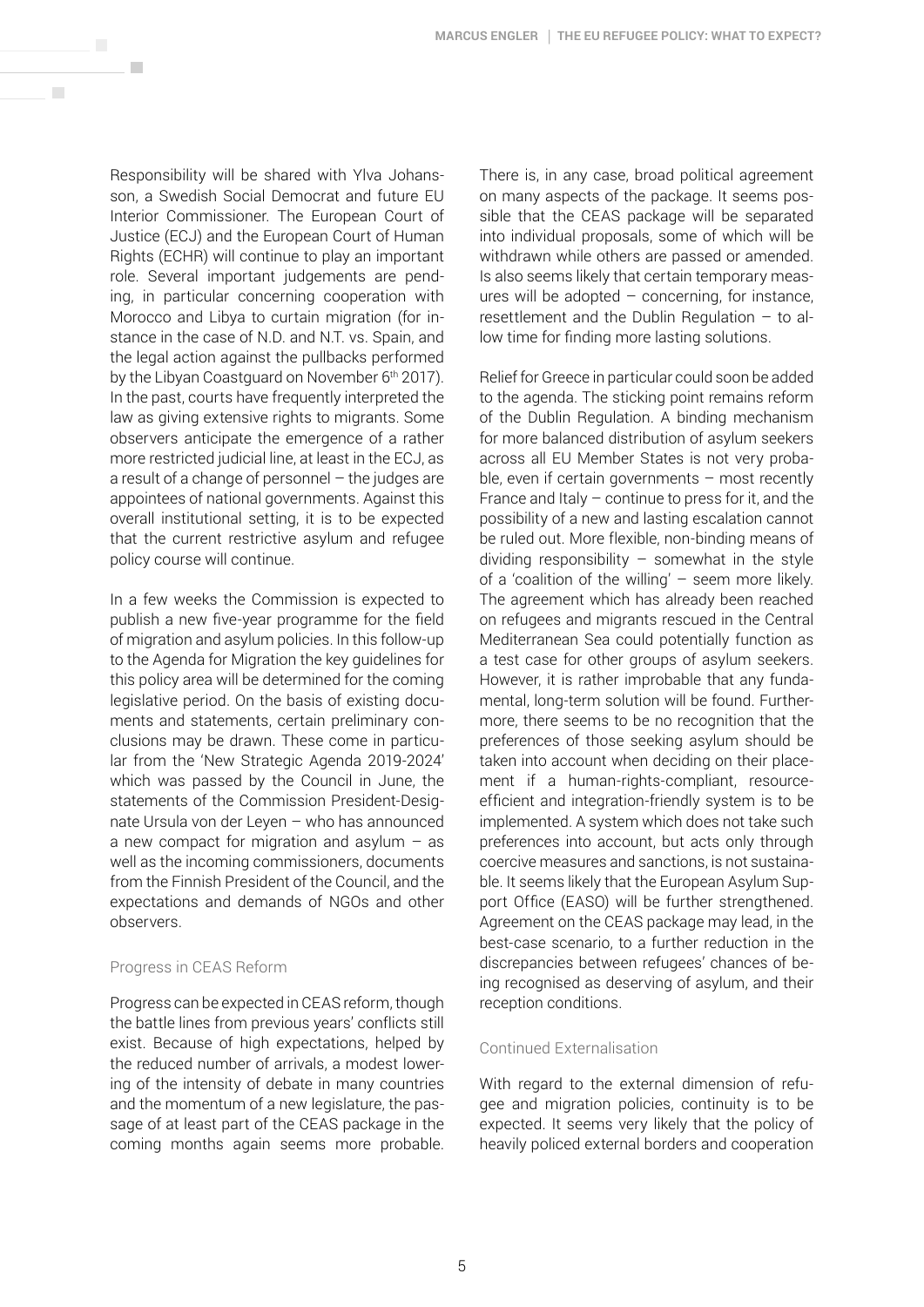with authoritarian states along transit routes, with the aim of keeping refugees and migrants away from Europe, will continue. This, at least, is what the available resolutions and statements indicate. It remains to be seen whether the systematic review of the competence of neighbouring non-EU states to take responsibility for asylum seekers – provided for in the new Asylum Procedures Regulation – will actually be adopted. Even the frequently criticised approach of instrumentalising development aid to increase states' willingness to cooperate in migration control policies is prominently featured again here.

**COL** 

 $\overline{\phantom{a}}$ 

Continued externalisation is also likely because, despite some possible progress in CEAS reform, no fundamental, substantial division of responsibility within the EU is expected. As in the past, political agreement will thus be focused more on expanding border protection and on transferring responsibility to non-EU states. Border control policies in particular have a strongly symbolic dimension: Much is done to signal control and the ability to react. It is also anticipated that the concept of extraterritorial asylum centres will return to the agenda. The precise form cooperation takes will thus continue to depend more heavily on the negotiating position of the country in question than on particular refugees' needs, or on the obligations of international refugee law. Cooperation with Turkey is particularly critical for the EU. Despite a slight increase in arrivals in Greece, and rhetorical threats from Ankara, both sides agreed in October to continue cooperation.

# 3. Risks and Alternatives: What are the Prospects for the Future?

Political decision makers – as well as certain sections of the press – often declare the measures adopted in migration control as a great success. Almost the sole yardstick used to measure this is the considerable reduction in the number of irregular refugee and migrant arrivals at the external borders. Other objectives of European (migration) policy, such as upholding human rights, stabilising the refugee regime, initialising development processes and strengthening democracy, are all relegated to the background. The repercussions of such an approach are harder to quantify than the number of refugee arrivals, and their effects are, at least in the short term, almost impossible to determine. That does not, however, make them any less real. Significant risks, as well as mid and long-term consequences, are often obscured. The following list of  $-$  interlinked  $-$  risks which attend a policy aimed solely at limiting migration should be given greater consideration in the further formulation and implementation of Europe's external migration and refugee policy.

Firstly, the current border control policies, in conjunction with the cessation of state-run maritime rescue operations and the criminalisation of civilian maritime rescue efforts, as well as the extremely limited availability of safe migration options, have greatly increased the chances of refugees dying or falling victim to severe human rights abuses. Furthermore, hundreds continue to die in the Mediterranean, and probably thousands on the trails across the Sahara. Millions live a precarious, long-term existence as displaced persons, without any prospect of a decent, meaningful life. Alongside smugglers and the security forces of non-EU countries, European decisionmakers are also partly responsible. However, this policy is not only extremely problematic in normative terms.

For secondly, the EU has also suffered serious losses, both in terms of credibility and reputation. It will therefore be considerably more difficult to persuade other states to respect the rights of refugees and migrants, and indeed their own populations. It may even lead to a further weakening of the international refugee regime. When major actors such as the EU and the USA – in spite of a global increase in the number of refugees – reduce their engagement and implement policies designed to shift responsibility on to others, this has a powerful signalling effect. The already weak normative power of the refugee regime will be hollowed out still further, and the commitments made in the context of the Global Compact on Refugees  $-$  to a more equal sharing of responsibility – will be called into question. It would hence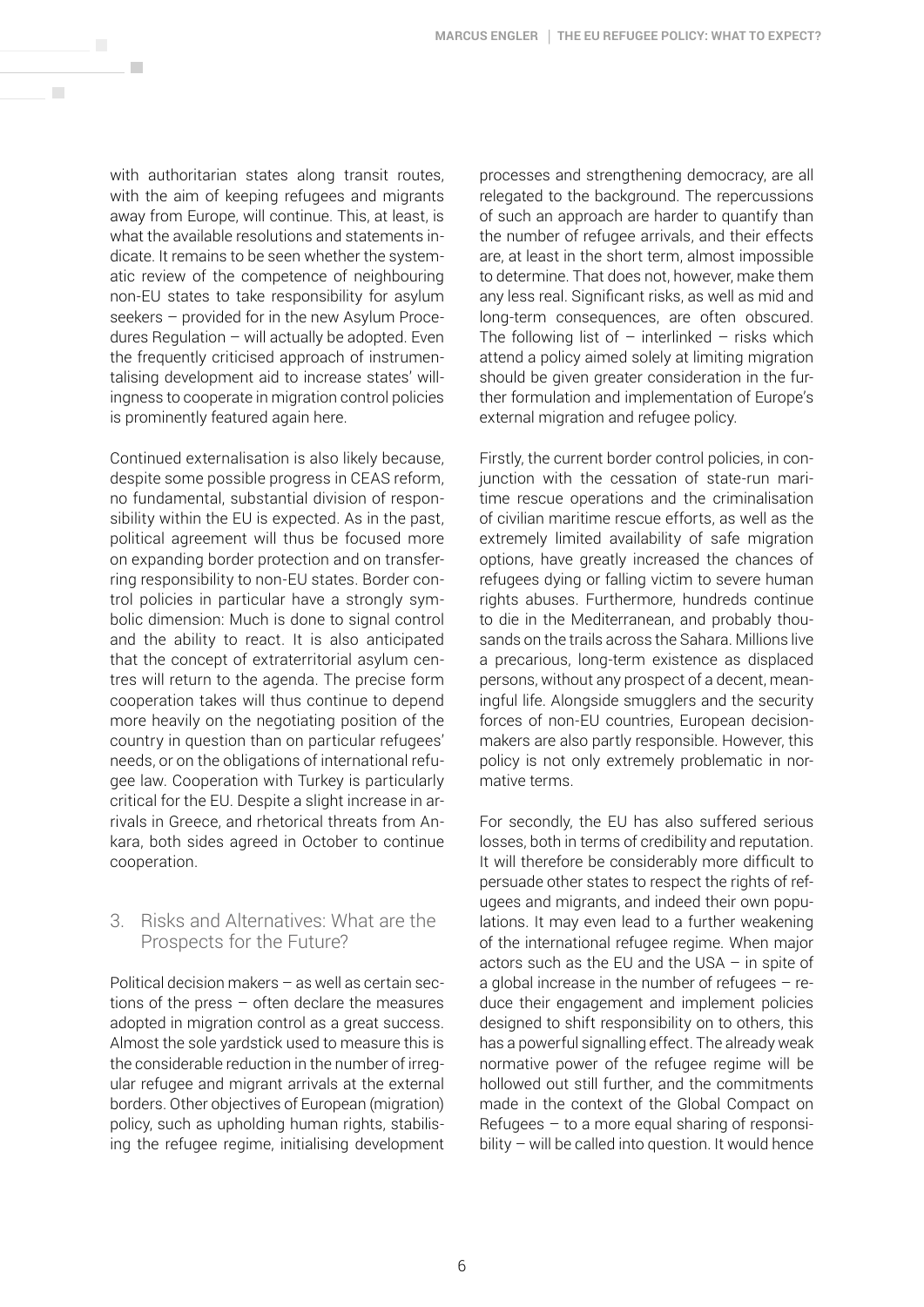be in the self-interest of the EU to unambiguously emphasise its commitment to human rights and the refugee regime. The alternative threatens to entail further influxes of refugees and continued instability on Europe's periphery.

 $\mathcal{L}_{\mathcal{A}}$ 

 $\overline{\phantom{a}}$ 

Thirdly, the EU's development and democratisation goals are put at risk through one-sided cooperation with authoritarian regimes with regard to controlling migratory flows. These now possess leverage over the EU, in that they can threaten further migration into Europe – something the Turkish government does on a regular basis. Through this dependence, the EU loses its ability to influence these states in matters such as security, stability or democratisation. The governments in these countries receive both legitimation and resources through this cooperation, and are able to solidify their power base. Processes of democratisation are therefore blocked. Another knock-on effect is that with regional mobility and migration hindered, it curtails the processes of economic development in countries such as Niger.

Against the background of these risks, it is clear that a rethink of external migration and refugee policies is urgently required. Moderate and progressive political groups must recover from their political shock and begin to formulate proposals for new external migration and refugee policies. In the following section four principles are formulated, which future decision makers should use as orientation guidelines.

1. First, it is necessary to return to an honest, evidence-based debate, which takes sufficient account of the complex, long-term effects on countries of origin and transit, as well as on migrants and refugees themselves. Political discussions, decisions and documents are often based only in part upon verified evidence, together with short-term calculations, and follow strong political narratives. Prominent examples include the assumed linear relationship between development aid and migration, the effectiveness of the EU-Turkey deal, and the so-called pull factor of maritime rescue operations. It is primarily the responsibility of the EU Commission to scrutinise these claims with care, but the scientific and academic communities should also take a more active role. It is striking that statements and documents from the Commission and the Council systematically conceal, downplay or deny human rights violations and violence committed by security forces along the EU's external borders. One notable exception came in July 2019, when the President of Croatia made a statement justifying the use of 'a bit of violence' to protect the border. In order to return to a more balanced politics, it is necessary to openly discuss, frequently and intensively, which (coercive) measures are compatible with European laws and values, and which are not.

- 2. As a second principle, European and international law should be respected in its entirety. Indeed, representatives of EU institutions regularly emphasise how important this is. However, pushbacks of an illegal or at least very legally questionable nature frequently take place along the EU's external borders, and have been widely documented. Other circumstances which hardly seem to accord with European law include the Hungarian Transit Zone, cooperation with Libya and the conditions in Greek hotspots. Criticisms of UN organisations, courts and human-rights organisations should be taken seriously. As guarantor of all EU commitments, the Commission should be more active in penalising infractions. If it becomes clear that grave and frequent human-rights violations are taking place in partner nations such as Libya and Turkey, these should not be ignored or minimised simply because it is politically opportune. Cooperation can only be considered if the human-rights conditions in that country meet a sufficient standard. An independent body comprising civil-society representatives, academics and the United Nations should be convened to develop objective, transparent criteria and monitor compliance.
- 3. Thirdly, a fair, serious-minded division of responsibility, both among EU states and with non-EU partner states, is necessary. Despite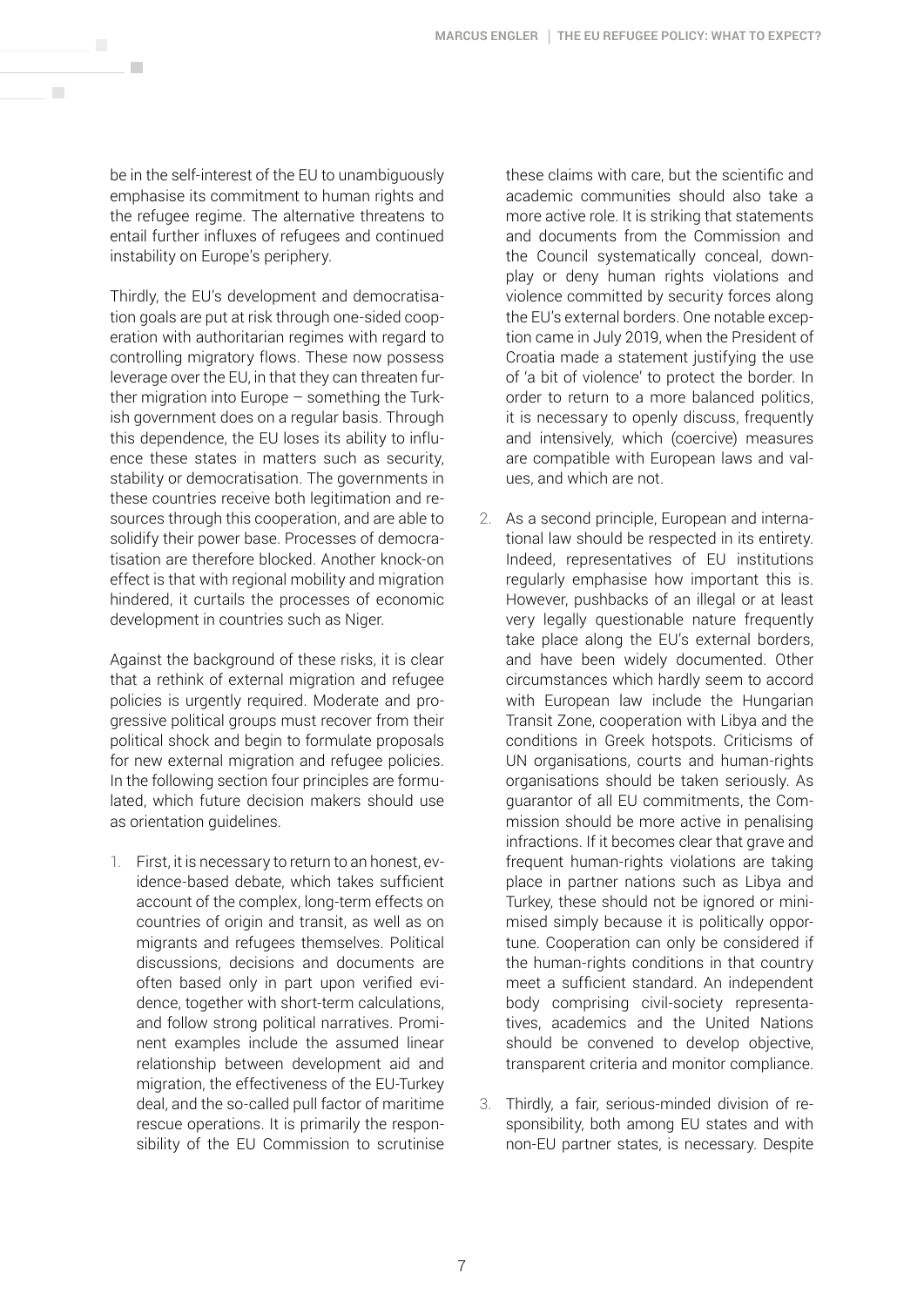all promises and declarations, we seem to remain as far from this goal as ever. Measures to tackle this have long existed, and have been discussed at great length. On the one hand, this is a question of financial responsibility: The EU as a whole must provide greater and more flexible support to the UNHCR, host countries as well as NGOs. On the other hand, active admission policies for refugees should be developed, alongside safe and legal migration routes for those migrating for reasons of work or education. A significant, concrete increase in resources is both a signal of dependability in terms of dividing responsibility, and also a vital contribution to ensuring that migration is diverted into safe, well-ordered routes – a goal repeatedly emphasised by the EU. As for a guideline figure which would correspond to the economic and political weight of the EU in the world, we might consider the figure put forward in the EU Parliament in 2017: 20% of

 $\mathcal{L}_{\mathcal{A}}$ 

 $\mathcal{C}^{\mathcal{A}}$ 

the worldwide resettlement quota. This would amount to just 300,000 refugees per year.

4. Fourthly, it is of the utmost importance for the legitimacy of Europe's migration and refugee policies that these are debated and decided within the EU's political institutions. In recent years, important decisions have been decided merely within the council, or entirely outside the institutions of the EU, such as the EU Turkey Agreement. The European Parliament and Court of Justice were thus circumvented. Such practices must remain the exception. In addition, more qualified majority votes in the Council  $-$  which are in any event quite customary, and also possible in matters of asylum law – are fundamentally desirable. Decisions on sensitive topics, such as the distribution of asylum seekers, could still be based upon the principle of unanimity.